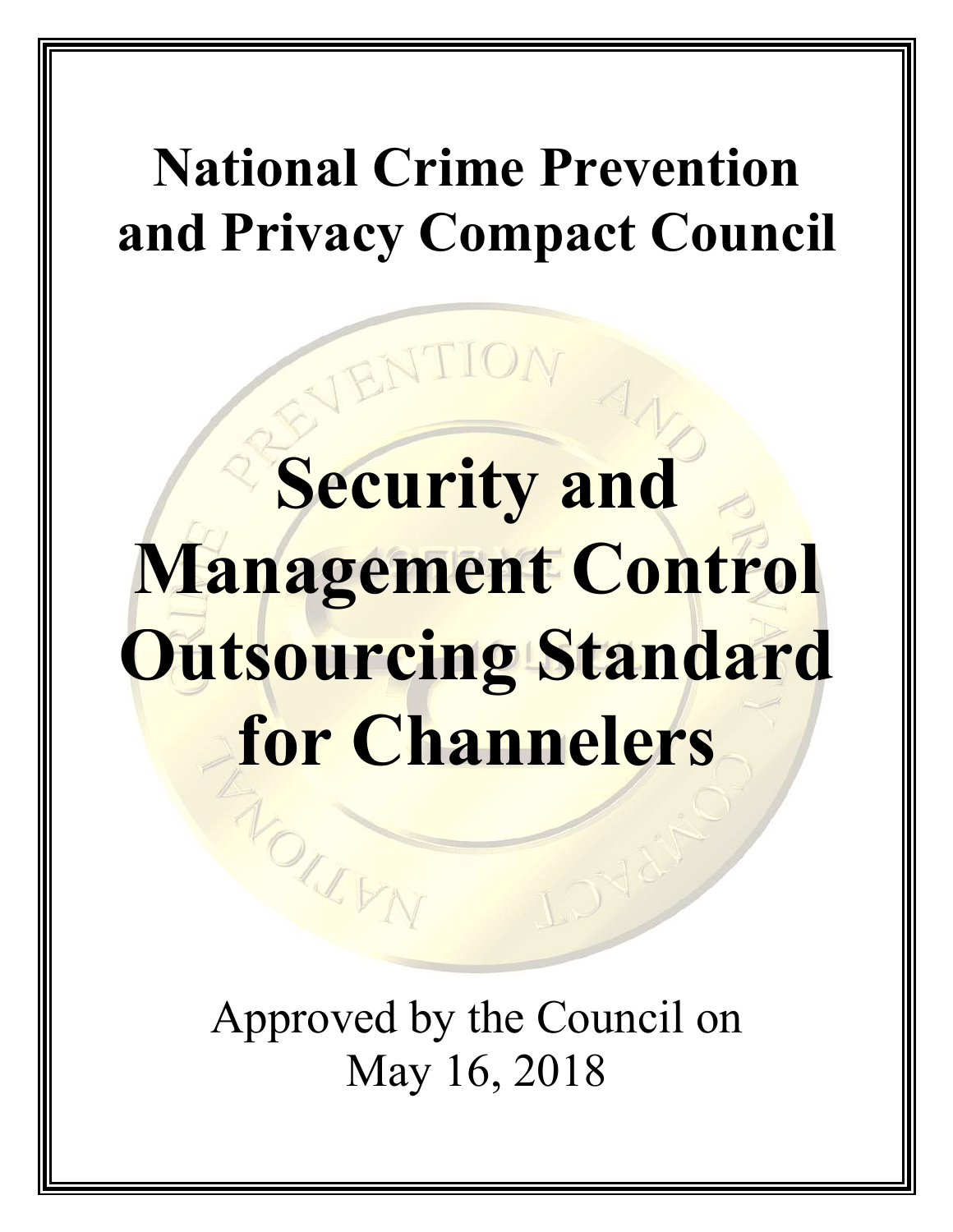### **SECURITY and MANAGEMENT CONTROL OUTSOURCING STANDARD for CHANNELERS**

The goal of this document is to provide adequate security and integrity for criminal history record information (CHRI) while under the control or management of an outsourced third party, the Contractor. Adequate security is defined in Office of Management and Budget Circular A-130 as "security commensurate with the risk and magnitude of harm resulting from the loss, misuse, or unauthorized access to or modification of information."

The intent of this Security and Management Control Outsourcing Standard (Outsourcing Standard) is to require that the Contractor maintain a security program consistent with federal and state laws, regulations, and standards (including the FBI Criminal Justice Information Services (CJIS) Security Policy) as well as with rules, procedures, and standards established by the Compact Council and the United States Attorney General.

This Outsourcing Standard identifies the duties and responsibilities with respect to adequate internal controls within the contractual relationship so that the security and integrity of the Interstate Identification Index (III) System and CHRI are not compromised. The standard security program shall include consideration of site security, dissemination restrictions, personnel security, system security, and data security.

The provisions of this Outsourcing Standard are established by the Compact Council pursuant to 28 CFR Part 906 and are subject to the scope of that rule. They apply to all personnel, systems, networks, and facilities supporting and/or acting on behalf of the Authorized Recipient to perform noncriminal justice administrative functions requiring access to CHRI with a direct connection to the FBI CJIS Wide Area Network (WAN).

#### 1.0 *Definitions*

- 1.01 *Access to CHRI* means to view or make use of CHRI obtained from the III System but excludes direct access to the III System by computer terminal or other automated means by Contractors other than those that may be contracted by the FBI or state criminal history record repositories or as provided by Title 34, United States Code (U.S.C.), Section 40314 (b), (formally cited as  $42$  U.S.C.  $\S$  14614(b)).
- 1.02 *Authorized Recipient* means (1) a nongovernmental entity authorized by federal statute or federal executive order to receive CHRI for noncriminal justice purposes, or (2) a government agency authorized by federal statute, federal executive order, or state statute which has been approved by the United States Attorney General to receive CHRI for noncriminal justice purposes.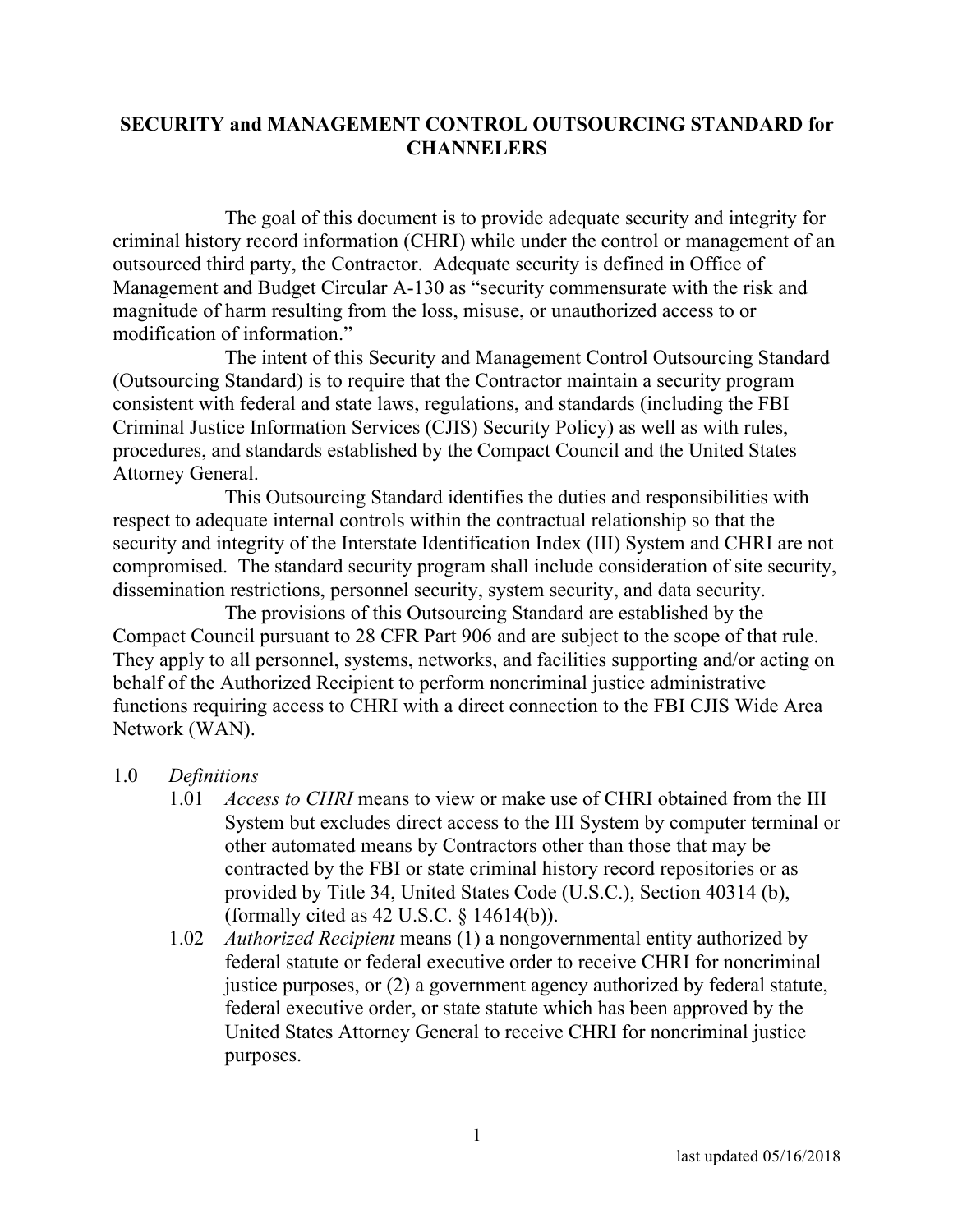- 1.03 *Authorized Recipient's Information Security Officer* means the individual who shall ensure technical compliance with all applicable elements of this Outsourcing Standard.
- 1.04 *Chief Administrator* means the primary administrator of a Nonparty State's criminal history record repository or a designee of such administrator who is a regular full-time employee of the repository, which is also referred to as the State Identification Bureau (SIB) Chief.
- 1.05 *CHRI,* as referred to in Article I(4) of the Compact, means information collected by criminal justice agencies on individuals consisting of identifiable descriptions and notations of arrests, detentions, indictments, or other formal criminal charges, and any disposition arising therefrom, including acquittal, sentencing, correctional supervision, or release; but does not include identification information such as fingerprint records if such information does not indicate involvement of the individual with the criminal justice system.
- 1.06 *Criminal History Record Check,* for purposes of this Outsourcing Standard only, means an authorized noncriminal justice fingerprint-based search of a state criminal history record repository and/or the FBI system.
- 1.07 *CJIS Systems Agency,* as provided in Section 1.4 of the FBI Criminal Justice Information Services (CJIS) Division's Advisory Policy Board Bylaws, means a criminal justice agency which has overall responsibility for the administration and usage of CJIS Division Programs within a state, district, territory, or foreign country. This includes any federal agency that meets the definition and provides services to other federal agencies and/or whose users reside in multiple states or territories.
- 1.08 *CJIS Systems Officer,* as provided in Section 1.5 of the CJIS Advisory Policy Board Bylaws, means the individual employed by the CJIS Systems Agency who is responsible for monitoring system use, enforcing system discipline and security, and assuring that CJIS operating procedures are followed by all users as well as other related duties outlined by the user agreements with the FBI's CJIS Division. (This title was formerly referred to as the Control Terminal Officer or the Federal Service Coordinator).
- 1.09 *Compact Officer,* as provided in Article I(2) of the Compact, means (A) with respect to the Federal Government, an official [FBI Compact Officer] so designated by the Director of the FBI [to administer and enforce the compact among federal agencies], or (B) with respect to a Party State, the chief administrator of the State's criminal history record repository or a designee of the chief administrator who is a regular full-time employee of the repository.
- 1.10 *Contractor* means a government agency, a private business, non-profit organization or individual, that is not itself an Authorized Recipient with respect to the particular noncriminal justice purpose, who has entered into a contract with an Authorized Recipient to perform channeler functions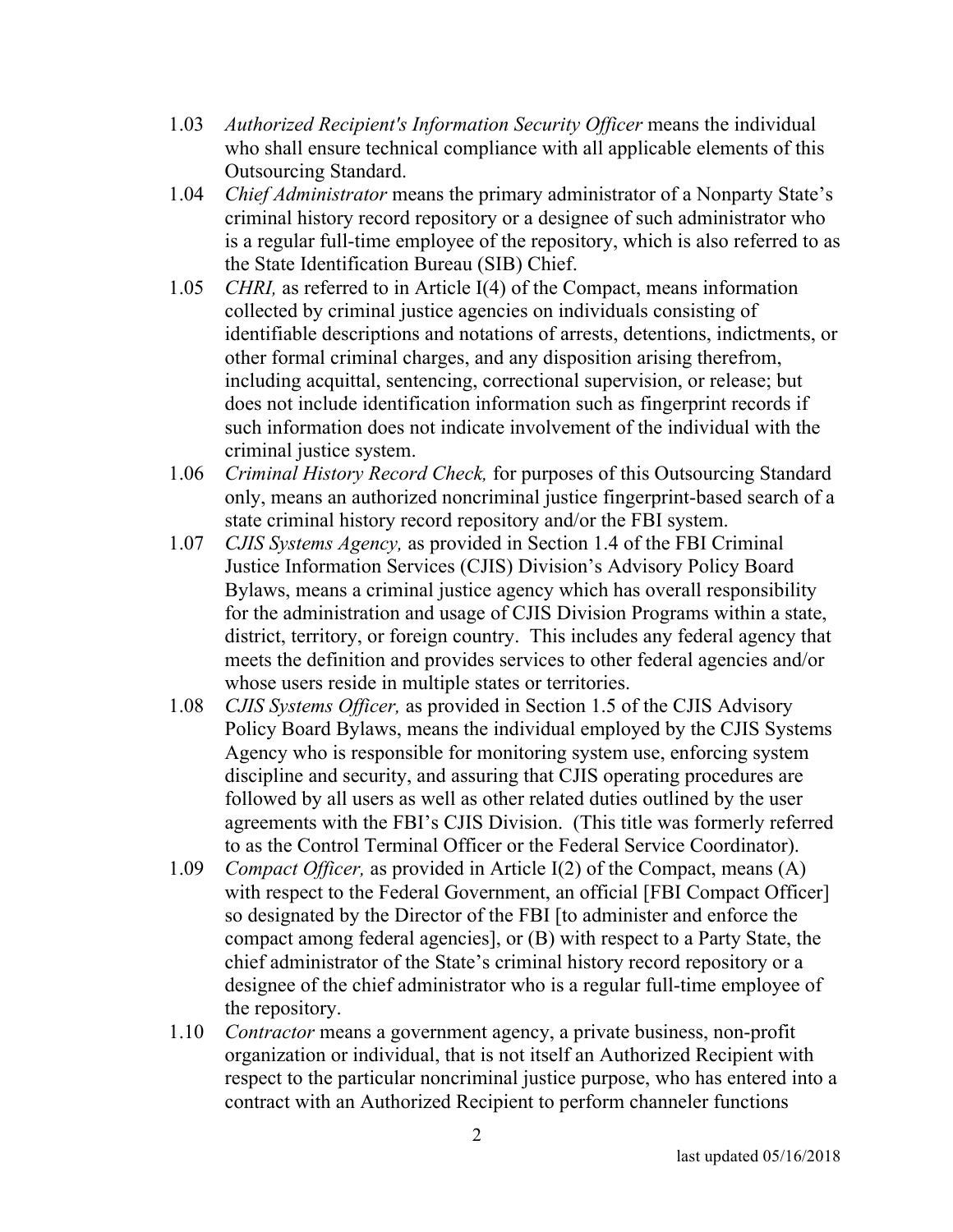requiring access to CHRI. Under this Outsourcing Standard, a Contractor serves as a Channeler and has direct connectivity to the CJIS Wide Area Network (WAN) for the purpose of electronic submission of fingerprints to and the receipt of CHRI from the FBI on behalf of an Authorized Recipient.

- 1.11 *Contractor's Security Officer* means the individual accountable for the management of the Contractor's security program.
- 1.12 *Dissemination* means the disclosure of III CHRI by an Authorized Recipient to an authorized Contractor, or by the Contractor to another Authorized Recipient consistent with the Contractor's responsibilities and with limitations imposed by federal and state laws, regulations, and standards as well as rules, procedures, and standards established by the Compact Council and the United States Attorney General.
- 1.13 *Identity History Summary* (IdHS), for the purposes of this Outsourcing Standard, means the report of all identification, demographic, and event information (criminal and/or civil) within a Next Generation Identification (NGI) Identity record which may be disseminated to an Authorized Recipient contingent upon legislation and federal regulations. The IdHS contains the criminal justice information associated with criminal fingerprints (i.e. "rap sheets") and/or noncriminal justice information associated with civil fingerprints, therefore the existence of an IdHS alone does not reflect criminal history events on that NGI Identity. This term is unique to NGI and is not intended to affect other agencies' use of the term "rap sheet" to describe reports of information in their identification repositories.
- 1.14 *Noncriminal Justice Administrative Functions* means the routine noncriminal justice administrative functions relating to the processing of CHRI, to include but not limited to the following:
	- 1. Making fitness determinations/recommendations
	- 2. Obtaining missing dispositions
	- 3. Disseminating CHRI as authorized by Federal statute, Federal Executive Order, or State statute approved by the United States Attorney General
	- 4. Other authorized activities relating to the general handling, use, and storage of CHRI
- 1.15 *Noncriminal Justice Purposes,* as provided in Article I(18) of the Compact, means uses of criminal history records for purposes authorized by federal or state law other than purposes relating to criminal justice activities, including employment suitability, licensing determinations, immigration and naturalization matters, and national security clearances.
- 1.16 *Outsourcing Standard* means a document approved by the Compact Council after consultation with the United States Attorney General which is to be incorporated by reference into a contract between an Authorized Recipient and a Contractor. This Outsourcing Standard authorizes access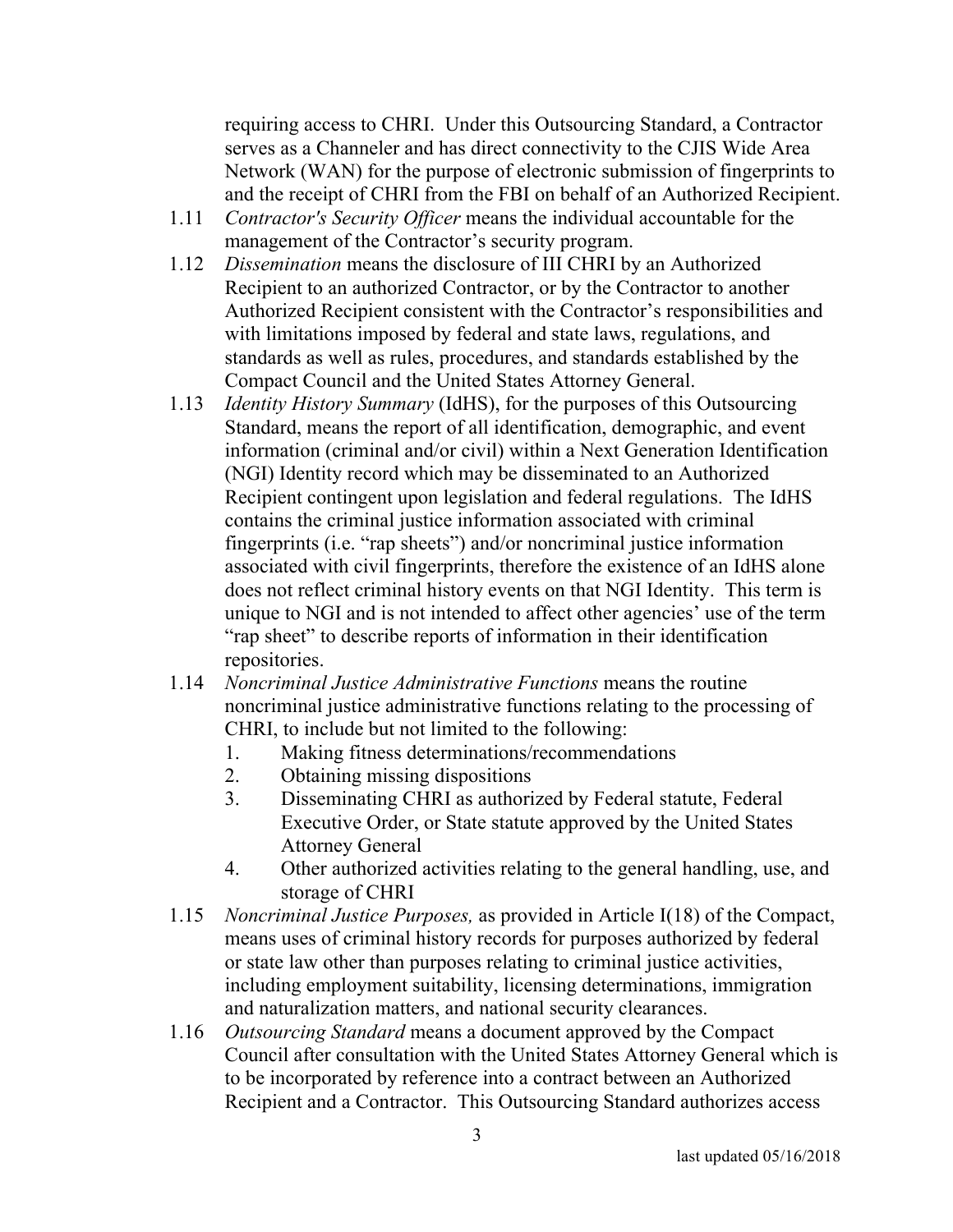to CHRI for noncriminal justice purposes, limits the use of the information to the purposes for which it is provided, prohibits retention and/or dissemination except as specifically authorized, ensures the security and confidentiality of the information, provides for audits and sanctions, provides conditions for termination of the contract, and contains such other provisions as the Compact Council may require.

- 1.17 *Personally Identifiable Information (PII)* means information which can be used to distinguish or trace an individual's identity, such as name, social security number, or biometric records, alone or when combined with other personal or identifying information which is linked or linkable to a specific individual, such as date and place of birth, or mother's maiden name.
- 1.18 *Physically Secure Location* means a facility or an area, a room, or a group of rooms, within a facility with both the physical and personnel security controls sufficient to protect CHRI and associated information systems.
- 1.19 *PII Breach* means the loss of control, compromise, unauthorized disclosure, unauthorized acquisition, unauthorized access or any similar term referring to situations where persons other than the authorized users, and for other than authorized purposes, have access or potential access to PII, whether physical or electronic.
- 1.20 *Positive Identification,* as provided in Article I(20) of the Compact, means a determination, based upon a comparison of fingerprints<sup>1</sup> or other equally reliable biometric identification techniques, that the subject of a record search is the same person as the subject of a criminal history record or records indexed in the III System. Identifications based solely upon a comparison of subjects' names or other non-unique identification characteristics or numbers, or combinations thereof, shall not constitute positive identification.
- 1.21 *Public Carrier Network* means a telecommunications infrastructure consisting of network components that are not owned, operated, and managed solely by the agency using that network, i.e., any telecommunications infrastructure which supports public users other than those of the agency using that network. Examples of a public carrier network include but are not limited to the following: Dial-up and Internet connections, network connections to Verizon, network connections to AT&T, ATM Frame Relay clouds, wireless networks, wireless links, and cellular telephones. A public carrier network provides network services to the public; not just to the single agency using that network.

 $\overline{a}$ 

<sup>&</sup>lt;sup>1</sup> The Compact Council currently defines positive identification for noncriminal justice purposes as identification based upon a qualifying ten-rolled or qualifying ten-flat fingerprint submission. Further information concerning positive identification may be obtained from the FBI Compact Council office.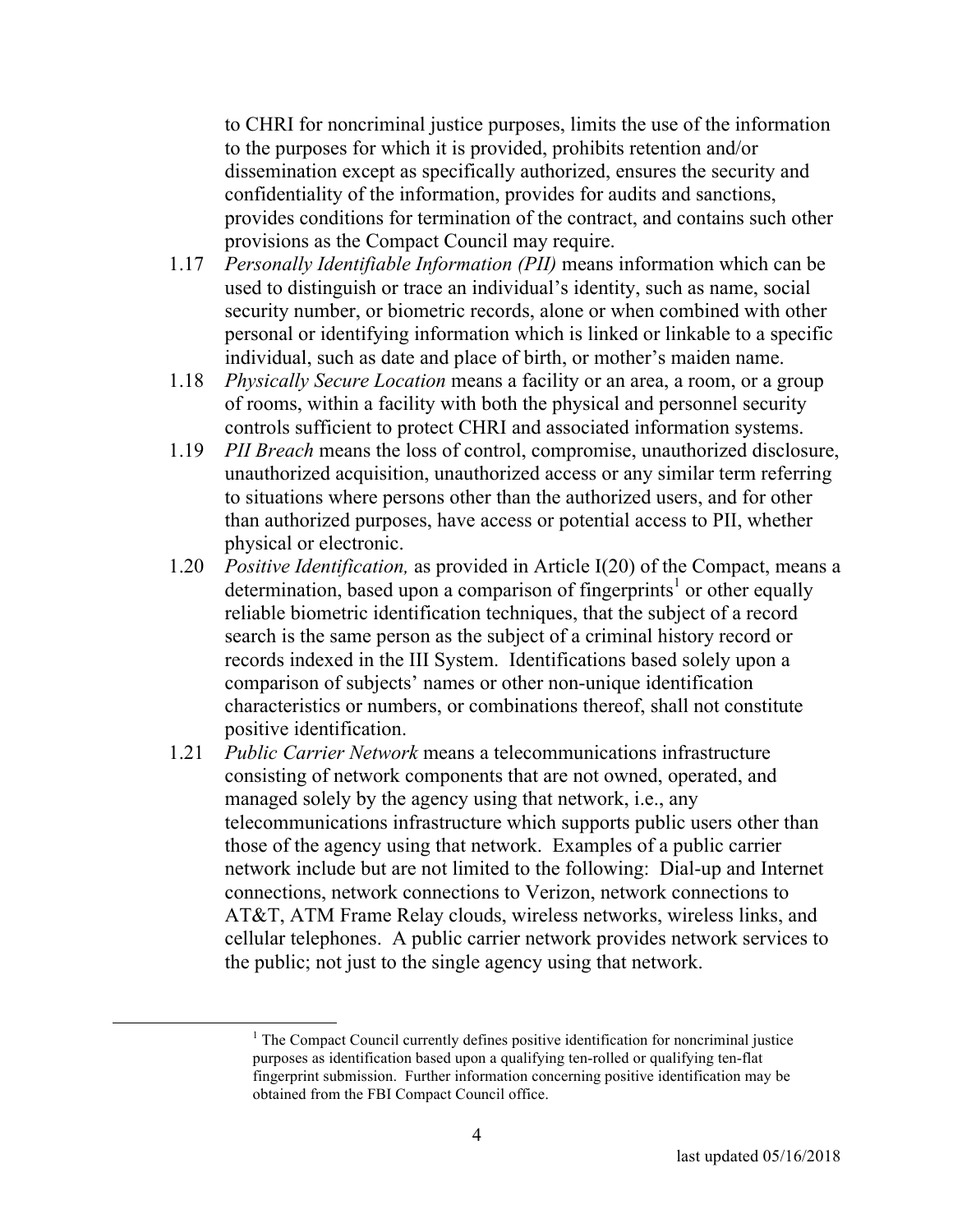- 1.22 *Rap Back Messaging Service (RBMS)* means the electronic transmission of transactions, messages, and unsolicited responses, where applicable, to and from the FBI for the immediate forwarding to the Authorized Recipient.
- 1.23 *Security Violation* means the failure to prevent or failure to institute safeguards to prevent access, use, retention, or dissemination of CHRI in violation of: (A) Federal or state law, regulation, or Executive Order; or (B) a rule, procedure, or standard established by the Compact Council and the United States Attorney General.

#### 2.0 *Responsibilities of the Authorized Recipient*

 $\overline{a}$ 

- 2.01 Prior to engaging in outsourcing any noncriminal justice administrative functions, the Authorized Recipient shall: (a) Request and receive written permission from (1) the State Compact Officer/Chief Administrator<sup>2</sup> or (2) the FBI Compact Officer<sup>3</sup>; and (b) provide the State Compact Officer/Chief Administrator or the FBI Compact Officer copies of the specific authority for the outsourced work, criminal history record check requirements, and/or a copy of relevant portions of the contract as requested.
- 2.02 The Authorized Recipient shall execute a contract or agreement prior to providing a Contractor access to CHRI. The contract shall, at a minimum, incorporate by reference and have appended thereto this Outsourcing Standard.
- 2.03 The Authorized Recipient shall, in those instances when the Contractor is to perform duties requiring access to CHRI, specify the terms and conditions of such access; limit the use of such information to the purposes for which it is provided; prohibit dissemination of the information except as specifically authorized by federal and state laws, regulations, and standards as well as with rules, procedures, and standards established by the Compact Council and the United States Attorney General; ensure the security and confidentiality of the information to include confirmation that the intended recipient is authorized to receive CHRI; provide for audits and sanctions; provide conditions for termination of the contract; and ensure that

 $2$ The Compact Officer/Chief Administrator may not grant such permission unless he/she has implemented a combined state/federal audit program to, at a minimum, triennially audit a representative sample of the Contractors and Authorized Recipients engaging in outsourcing with the first of such audits to be conducted within one year of the date the Contractor first receives CHRI under the approved outsourcing agreement. A representative sample will be based on generally accepted statistical sampling methods.

<sup>&</sup>lt;sup>3</sup>State or local Authorized Recipients based on State or Federal Statutes shall contact the State Compact Officer/Chief Administrator. Federal or Regulatory Agency Authorized Recipients shall contact the FBI Compact Officer.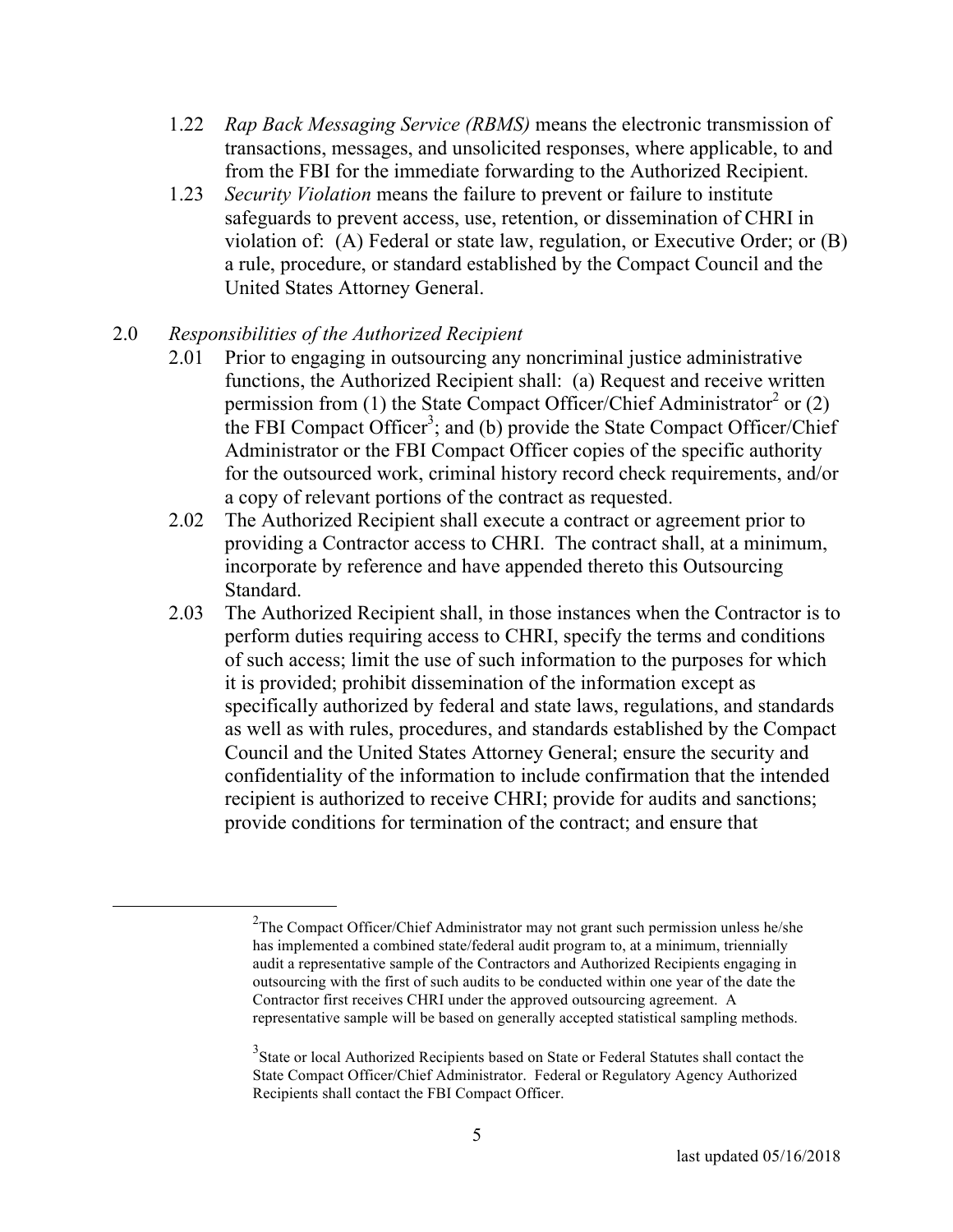Contractor personnel comply with this Outsourcing Standard. The FBI shall, and the Authorized Recipient may, conduct 90-day, one year, and triennial audits of Contractors.

- a. The FBI shall conduct criminal history record checks of Contractor personnel having access to CHRI. The FBI shall maintain updated records of Contractor personnel who have access to CHRI, update those records within 24 hours when changes to that access occur, and maintain a list of Contractor personnel who have successfully completed criminal history record checks.
- b. The FBI shall, and the Authorized Recipient may, ensure that a Contractor maintains site security.
- c. The State Compact Officer/Chief Administrator or the FBI Compact Officer shall make available the most current versions of both the Outsourcing Standard and the CJIS Security Policy to the Authorized Recipient within 60 calendar days (unless otherwise directed) of notification of successor versions of the Outsourcing Standard and/or the CJIS Security Policy. Within 60 calendar days of changes or updates to the Outsourcing Standard and/or the CJIS Security Policy, the FBI shall notify Contractors of such changes or updates. The Authorized Recipient shall be responsible to ensure the most updated versions are incorporated by reference at the time of contract, contract renewal, or within the 60 calendar day notification period, whichever is sooner.
- d. The FBI, rather than the Authorized Recipient, shall ensure that a Contractor establishes and administers an IT Security Program. The FBI, rather than the Authorized Recipient, shall provide the written approval of a Contractor's IT Security Program.
- e. The Authorized Recipient shall allow the FBI to periodically test the ability to penetrate the FBI's network through the external network connection or system.
- f. The Authorized Recipient and/or Contractor shall make available to the State Compact Officer/Chief Administrator or the FBI Compact Officer the relevant portions of the current and approved contract relating to CHRI, upon request.
- 2.04 The Authorized Recipient shall understand the communications and record capabilities of the Contractor which has access to federal or state records through, or because of, its outsourcing relationship with the Authorized Recipient. The FBI shall, and the Authorized Recipient may, maintain an updated topological drawing which depicts the interconnectivity of a Contractor's network configuration.
- 2.05 The Authorized Recipient is responsible for the actions of the Contractor and shall monitor the Contractor's compliance to the terms and conditions of the Outsourcing Standard. The FBI shall certify to the FBI Compact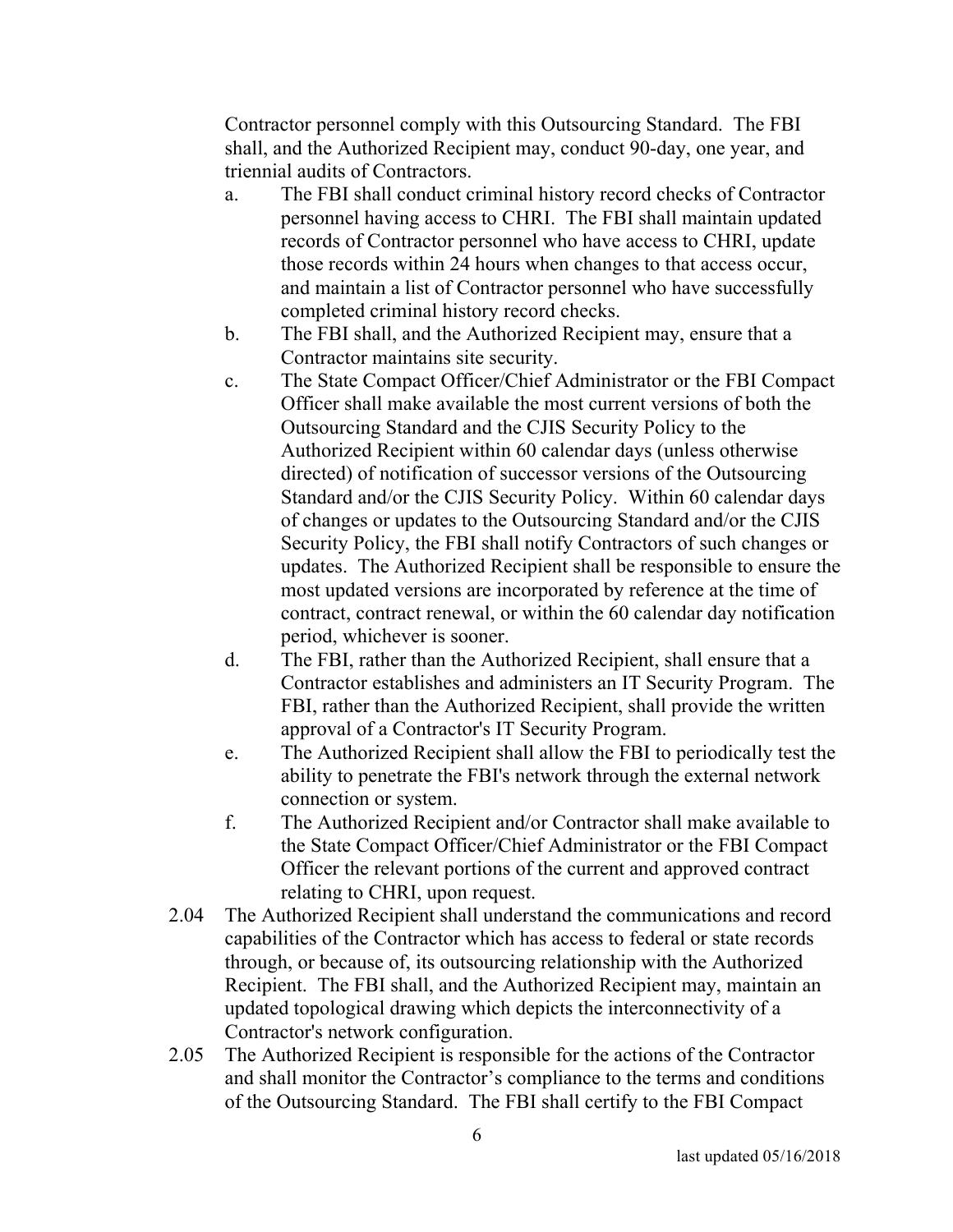Officer that an audit was conducted with the Contractor within 90 days of the date the Contractor first receives CHRI under the approved outsourcing agreement.

- 2.06 The Authorized Recipient shall provide written notice of any early voluntary termination of the contract to the Compact Officer/Chief Administrator or the FBI Compact Officer.
- 2.07 The Authorized Recipient shall appoint an Information Security Officer. The Authorized Recipient's Information Security Officer shall:
	- a. Serve as the security POC for the FBI CJIS Division Information Security Officer;
	- b. Document technical compliance with this Outsourcing Standard; and
	- c. Establish a security incident response and reporting procedure to discover, investigate, document, and report on major incidents that significantly endanger the security or integrity of the noncriminal justice agency systems to the CJIS Systems Officer and the FBI CJIS Division Information Security Officer.
- 2.08 The Authorized Recipient shall immediately (within one hour of discovery) notify the FBI of any PII breach. The Authorized Recipient shall also provide a written report of any PII breach (to include unauthorized access to CHRI by the Contractor) to the FBI within five calendar days of receipt of the initial report of the PII breach. The written report must include corrective actions taken by the Authorized Recipient and, if necessary, the Contractor to resolve such PII breach.
- 3.0 *Responsibilities of the Contractor*
	- 3.01 The Contractor and its employees shall comply with all federal and state laws, regulations, and standards (including the CJIS Security Policy) as well as with rules, procedures, and standards established by the Compact Council and the United States Attorney General.
	- 3.02 The Contractor shall develop, document, administer, and maintain a Security Program (Physical, Personnel, and Information Technology) to comply with the most current Outsourcing Standard and the most current CJIS Security Policy. The Security Program shall describe the implementation of the security requirements described in this Outsourcing Standard and the CJIS Security Policy. In addition, the Contractor is also responsible to set, maintain, and enforce the standards for the selection, supervision, and separation of personnel who have access to CHRI. The FBI, rather than the Authorized Recipient, shall provide the written approval of a Contractor's Security Program.
	- 3.03 The requirements for a Security Program should include, at a minimum: a) Description of the implementation of the security requirements described in this Outsourcing Standard and the CJIS Security Policy. b) Security Training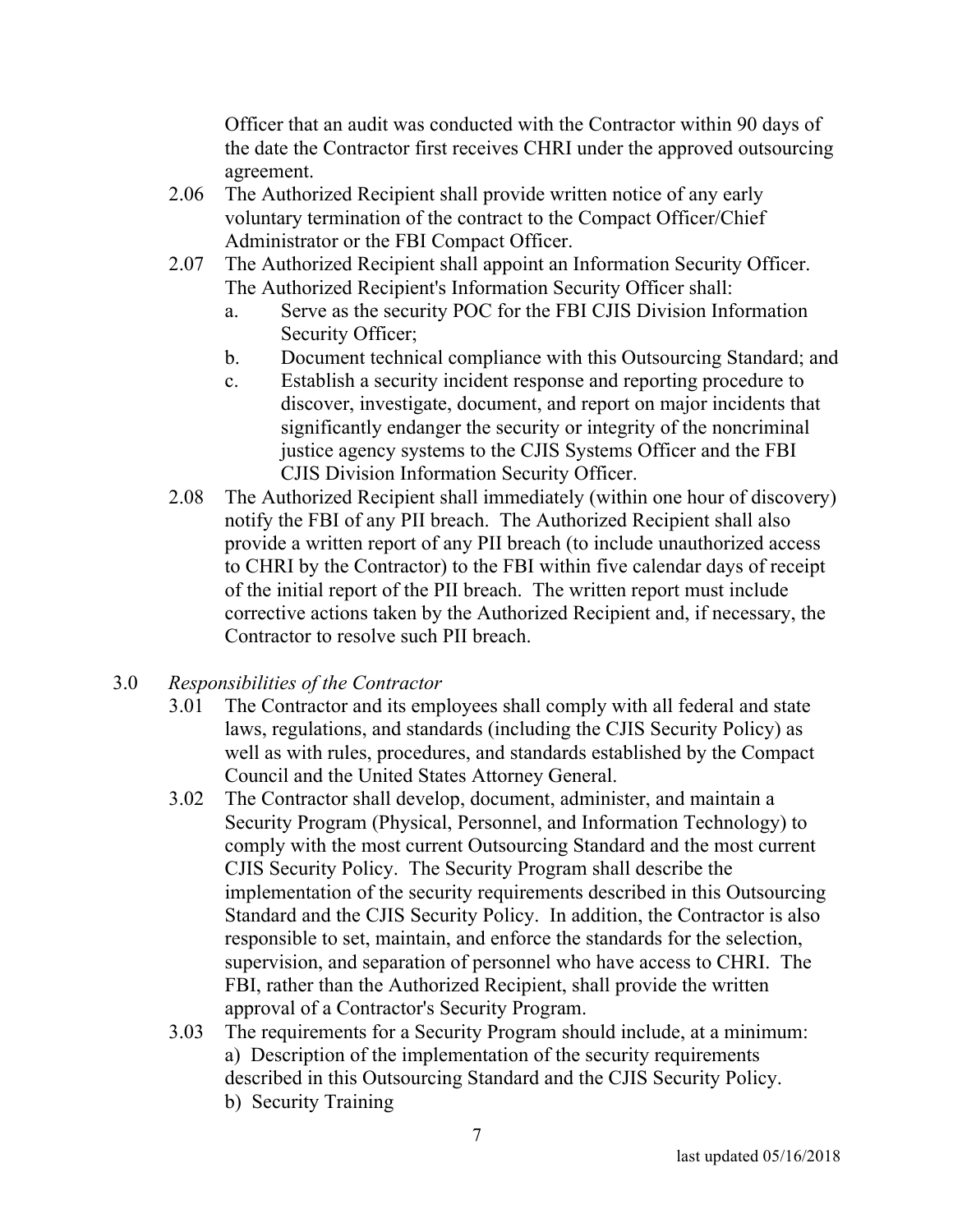c) Guidelines for documentation of security violations

d) Standards for the selection, supervision, and separation of personnel with access to CHRI.

\*\*If the Contractor is using a corporate policy, it must meet the requirements outlined in this Outsourcing Standard and the CJIS Security Policy. If the corporate policy is not this specific, it must flow down to a level where the documentation supports these requirements.

- 3.04 The Contractor shall be accountable for the management of the Security Program. The Contractor shall be responsible for reporting all security violations of this Outsourcing Standard to the Authorized Recipient.
- 3.05 Except when the training requirement is retained by the Authorized Recipient, the Contractor shall develop a Security Training Program for all Contractor personnel with access to CHRI prior to their appointment/assignment. The FBI shall review and provide to a Contractor written approval of the Contractor's Security Training Program. Training shall be provided upon receipt of notice from the Compact Officer/Chief Administrator on any changes to federal and state laws, regulations, and standards as well as with rules, procedures, and standards established by the Compact Council and the United States Attorney General. Annual refresher training shall also be provided. A Contractor shall annually, not later than the anniversary date of the contract, certify in writing to the FBI, that annual refresher training was completed for those Contractor personnel with access to CHRI.
- 3.06 The Contractor shall make its facilities available for announced and unannounced audits and security inspections performed by the Authorized Recipient, the state, or the FBI on behalf of the Compact Council.
- 3.07 The Contractor's Security Program is subject to review by the Authorized Recipient, the Compact Officer/Chief Administrator, and the FBI CJIS Division. During this review, provision will be made to update the Security Program to address security violations and to ensure changes in policies and standards as well as changes in federal and state law are incorporated.
- 3.08 The Contractor shall maintain CHRI only for the period of time necessary to fulfill its contractual obligations, not to exceed 30 calendar days. CHRI disseminated by a Contractor to an Authorized Recipient, regardless of dissemination method, shall only be made available for up to 30 calendar days. CHRI shall be destroyed by the Contractor immediately after confirmation of successful receipt by the Authorized Recipient or at the conclusion of 30 calendar days, whichever is sooner. The manner of, and time frame for, CHRI dissemination by a Contractor to an Authorized Recipient shall be specified in the contract or agreement.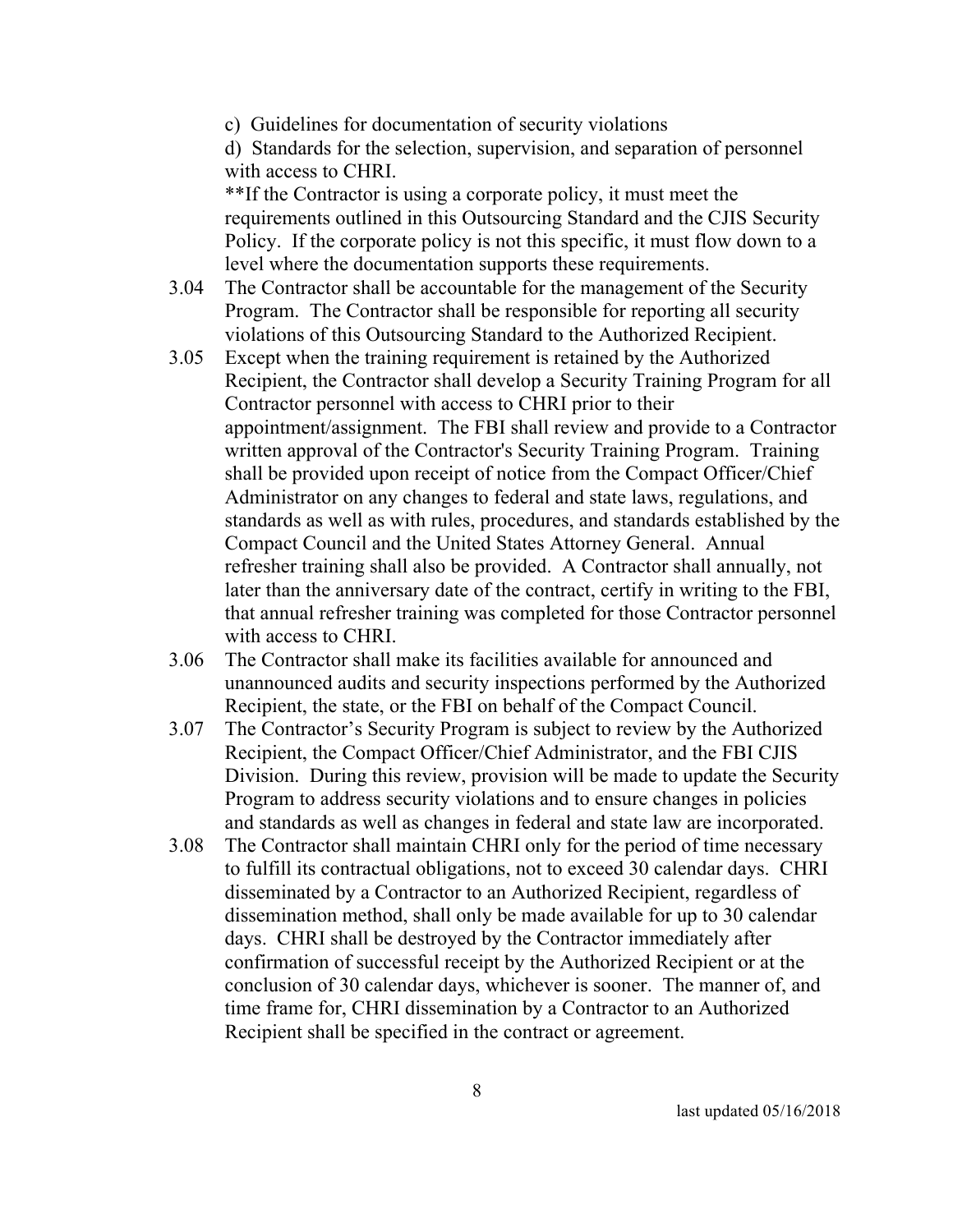- 3.09 The Contractor shall maintain a log of any dissemination of CHRI, for a minimum of 365 days.
- 3.10The Authorized Recipient and/or Contractor shall make available to the State Compact Officer/Chief Administrator or the FBI Compact Officer the relevant portions of the current and approved contract relating to CHRI, upon request.
- 4.0 *Site Security*
	- 4.01 The FBI shall ensure that a Contractor's site is a physically secure location to protect against any unauthorized access to CHRI.
	- 4.02 All visitors to computer centers and/or terminal areas shall be escorted by authorized personnel at all times.
	- 4.03 Any Contractor with direct access to CHRI shall allow the FBI to conduct periodic penetration testing.
- 5.0 *Dissemination*
	- 5.01 Only employees of the Contractor, employees of the Authorized Recipient, and such other persons as may be granted authorization by the Authorized Recipient shall be permitted access to the system.
	- 5.02 Access to the system shall be available only for official purposes consistent with the appended contract. Any dissemination of CHRI data to authorized employees of the Contractor is to be for official purposes only.
	- 5.03 Information contained in or about the system will not be provided to agencies other than the Authorized Recipient or another entity which is specifically designated in the contract.
	- 5.04 The Contractor shall not disseminate CHRI without the consent of the Authorized Recipient, and as specifically authorized by federal and state laws, regulations, and standards as well as with rules, procedures, and standards established by the Compact Council and the United States Attorney General.
	- 5.05 An up-to-date log concerning dissemination of CHRI shall be maintained by the Contractor for a minimum one year retention period. This log must clearly identify: (A) the Authorized Recipient with unique identifiers to include the FBI assigned Originating Agency Identifier (ORI)/Originating Agency Case (OCA) number, (B) the Transaction Control Number (TCN), (C) the date of dissemination, (D) the statutory authority for dissemination, and (E) the means of dissemination.
	- 5.06 If CHRI is stored or disseminated in an electronic format, the Contractor shall protect against any unauthorized persons gaining access to equipment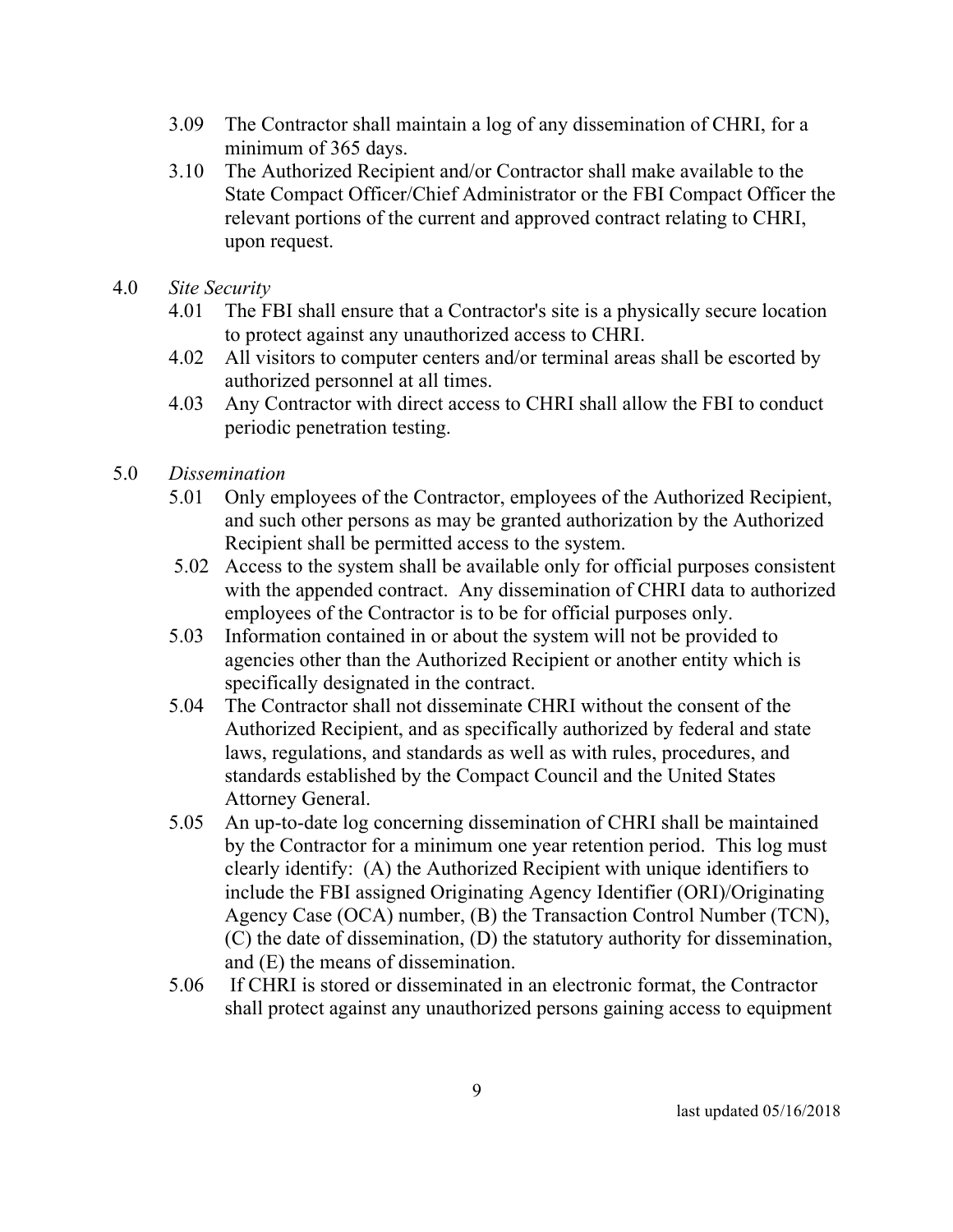and any data. In no event shall responses containing CHRI be disseminated other than governed by this Outsourcing Standard or more stringent contract requirements.

- 5.07 All access attempts are subject to recording and routine review for detection of inappropriate or illegal activity.
- 5.08 The Contractor's system shall be supported by a documented contingency plan as defined in the CJIS Security Policy and approved by the FBI.
- 6.0 *Personnel Security* 
	- 6.01 The FBI shall conduct criminal history record checks of Contractor (and approved Sub-Contractor) personnel having access to CHRI. Criminal history record checks must be completed prior to accessing CHRI under the contract.
	- 6.02 The Contractor shall ensure that each employee performing work under the contract is aware of the requirements of the Outsourcing Standard and the state and federal laws governing the security and integrity of CHRI. The Contractor shall confirm in writing that each employee has certified in writing that he/she understands the Outsourcing Standard requirements and laws that apply to his/her responsibilities. The Contractor shall maintain the employee certifications in a file that is subject to review during audits. Employees shall make such certification prior to performing work under the contract.
	- 6.03 The Contractor shall maintain updated records of personnel who have access to CHRI, update those records within 24 hours when changes to that access occur, and maintain a list of personnel who have successfully completed criminal history record checks. Contractors shall notify the FBI within 24 hours when additions or deletions occur.
- 7.0 *System Security*
	- 7.01 The Contractor's security system shall comply with the CJIS Security Policy in effect at the time the Outsourcing Standard is incorporated into the contract and with successor versions of the CJIS Security Policy.
		- a. Devices shall be implemented to provide a point of defense and a controlled and audited access to CHRI, both from inside and outside the networks.
		- b. Data encryption shall be required for data in transit pursuant to the requirements in the CJIS Security Policy.
	- 7.02 The Contractor shall provide for the secure storage and disposal of all hard copy and media associated with the system to prevent access by unauthorized personnel.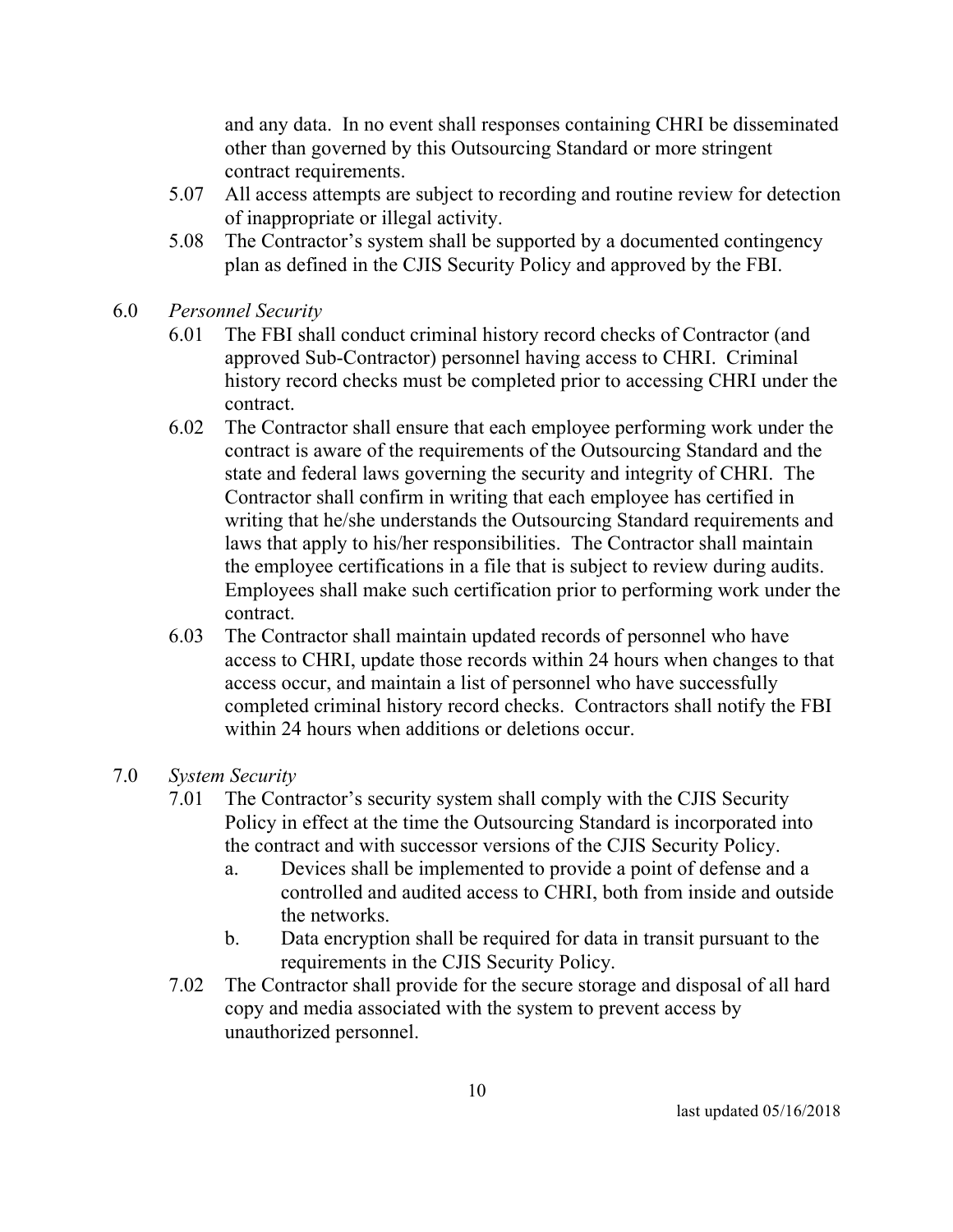- a. CHRI shall be stored in a physically secure location.
- b. The Contractor, in coordination with the Authorized Recipient, shall ensure that a procedure is in place for sanitizing all fixed storage media (e.g., disks, drives, backup storage) at the completion of the contract and/or before it is returned for maintenance, disposal, or reuse. Sanitization procedures include overwriting the media and/or degaussing the media.
- c. The Contractor, in coordination with the Authorized Recipient, shall ensure that a procedure is in place for the disposal or return of all non-fixed storage media to the Authorized Recipient (e.g., hard copies, print-outs).
- 7.03 To prevent and/or detect unauthorized access to CHRI in transmission or storage, each Authorized Recipient, Contractor, or Sub-Contractor must be assigned a unique identifying number.
- 8.0 *Security Violations*
	- 8.01 Duties of the Authorized Recipient and Contractor
		- a. The Contractor shall develop and maintain a written policy for discipline of Contractor employees who violate the security provisions of the contract, which includes this Outsourcing Standard that is incorporated by reference.
		- b. Pending investigation, the Contractor shall, upon detection or awareness, suspend any employee who commits a security violation from assignments in which he/she has access to CHRI under the contract.
		- c. The Contractor shall immediately (within one hour of discovery) notify the Authorized Recipient and the FBI of any security violation to include unauthorized access to CHRI. Within five calendar days of such discovery, the Contractor shall provide the Authorized Recipient and the FBI a written report documenting such security violation, corrective actions taken by the Contractor to resolve such violation, and the date, time, and summary of the violation.
		- d. The Authorized Recipient shall immediately (within four hours) notify the FBI Compact Officer of any security violation (to include unauthorized access to CHRI) or termination of the contract. The Authorized Recipient shall provide a written report of any security violation (to include unauthorized access to CHRI by the Contractor) to the FBI Compact Officer within five calendar days of receipt of the written report from the Contractor. The written report must include corrective actions taken by the Contractor and the Authorized Recipient to resolve such security violation.
	- 8.02 Termination of the contract by the Authorized Recipient for security violations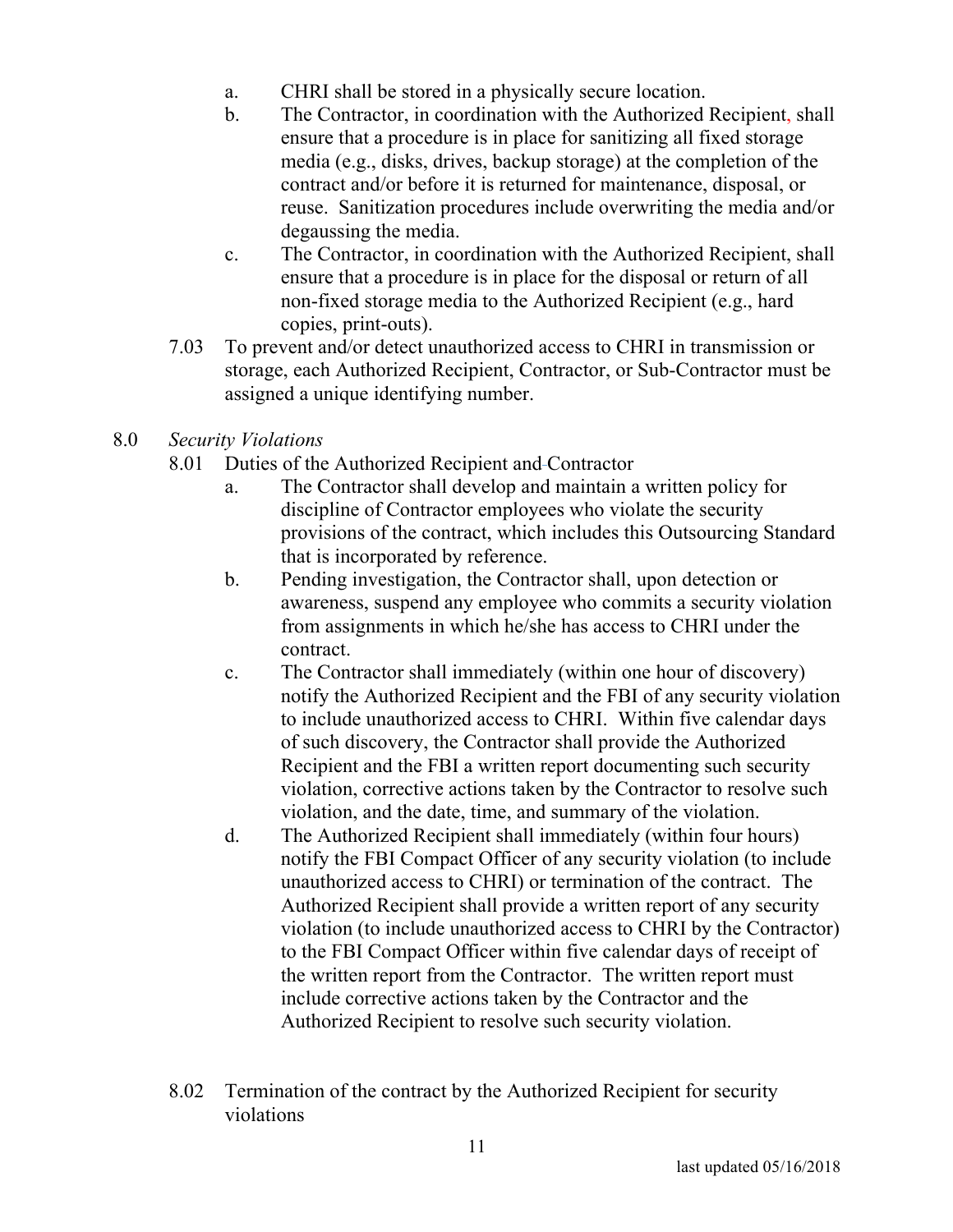- a. The contract is subject to termination by the Authorized Recipient for security violations involving CHRI obtained pursuant to the contract.
- b. The contract is subject to termination by the Authorized Recipient for the Contractor's failure to notify the Authorized Recipient of any security violation or to provide a written report concerning such violation.
- c. If the Contractor refuses to or is incapable of taking corrective actions to successfully resolve a security violation, the Authorized Recipient shall terminate the contract.
- 8.03 Suspension or termination of the exchange of CHRI for security violations
	- a. Notwithstanding the actions taken by the State Compact Officer, if the Authorized Recipient fails to provide a written report notifying the State Compact Officer/Chief Administrator or the FBI Compact Officer of a security violation, or refuses to or is incapable of taking corrective action to successfully resolve a security violation, the Compact Council or the United States Attorney General may suspend or terminate the exchange of CHRI with the Authorized Recipient pursuant to 28 CFR §906.2(d).
	- b. If the exchange of CHRI is suspended, it may be reinstated after satisfactory written assurances have been provided to the Compact Council Chairman or the United States Attorney General by the Compact Officer/Chief Administrator, the Authorized Recipient and the Contractor that the security violation has been resolved. If the exchange of CHRI is terminated, the Contractor's records (including media) containing CHRI shall be deleted or returned in accordance with the provisions and time frame as specified by the Authorized Recipient.
- 8.04 The Authorized Recipient and Contractor shall provide written notice (through the State Compact Officer/Chief Administrator if applicable) to the FBI Compact Officer of the following:
	- a. The termination of a contract for security violations.
	- b. Security violations involving the unauthorized access to CHRI.
	- c. The Contractor's name and unique identification number, the nature of the security violation, whether the violation was intentional, and the number of times the violation occurred.
- 8.05 The Compact Officer/Chief Administrator, Compact Council and the United States Attorney General reserve the right to investigate or decline to investigate any report of unauthorized access to CHRI.
- 8.06 The Compact Officer/Chief Administrator, Compact Council, and the United States Attorney General reserve the right to audit the Authorized Recipient and the Contractor's operations and procedures at scheduled or unscheduled times. The Compact Council, the United States Attorney General, and the state are authorized to perform a final audit of the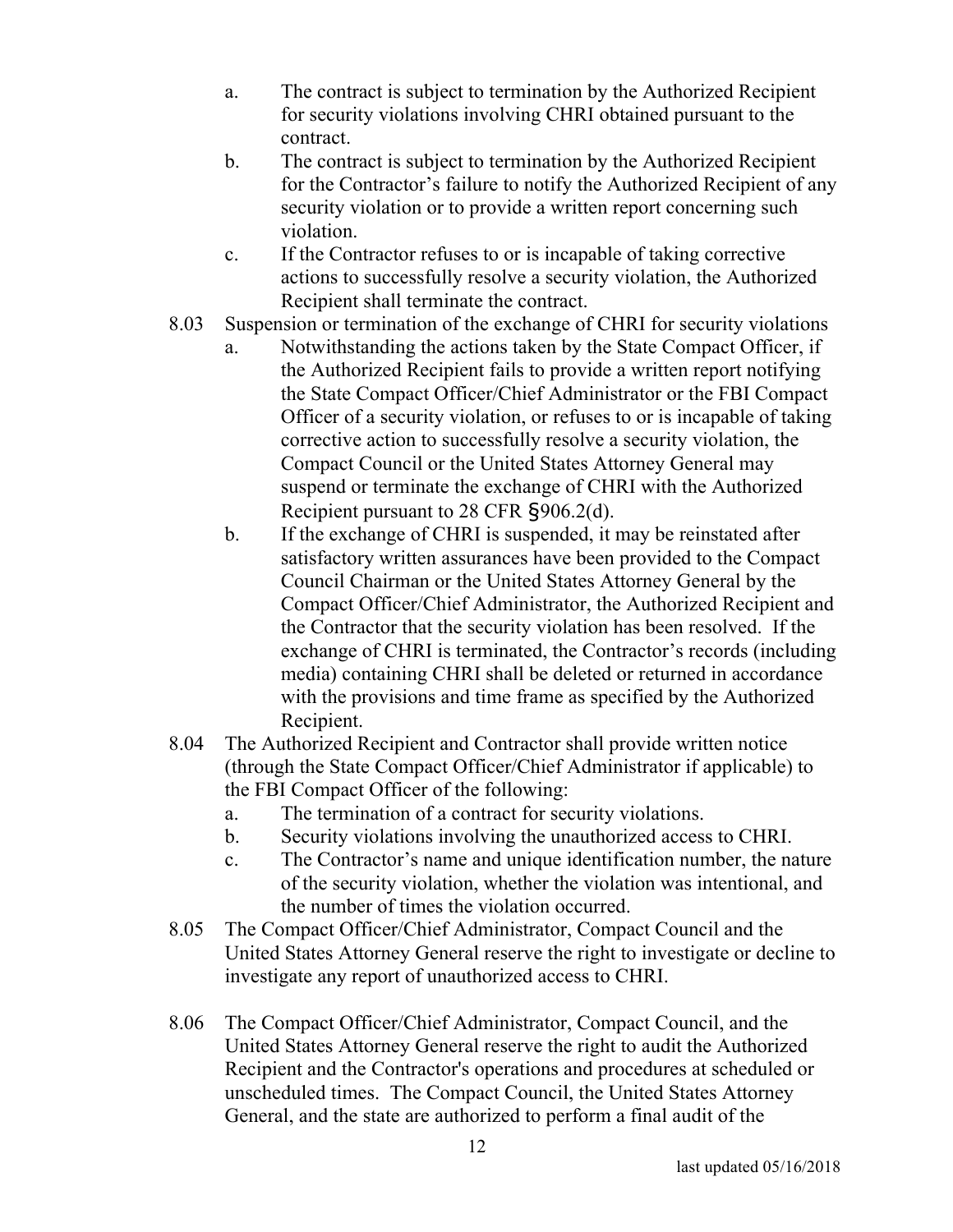Contractor's systems after termination of the contract.

- 9.0 *PII*
	- 9.01 The Contractor is responsible for protecting all PII in its possession and control during the processing of requests.
	- 9.02 The Contractor shall notify authorized individuals of their right to report PII breaches directly to the FBI should they believe their information has been mishandled or compromised.
	- 9.03 The Contractor shall immediately (within one hour of discovery) notify the Authorized Recipient and the FBI of any PII breach or potential PII breach. Within five calendar days of such notification, the Contractor shall provide the Authorized Recipient and the FBI a written report documenting such violation and corrective actions taken to resolve such violation, to include the date, time, and summary of the notification to resolve such breach.
- 10.0 *Rap Back Messaging Service*
	- 10.01 The Contractor shall maintain compliance with the Electronic Biometric Transmission Specification in order to process messages to and from the FBI CJIS Division. This includes electronically transmitting and receiving the required Rap Back messages to the FBI CJIS Division, expeditiously transmitting messages and results to the Authorized Recipient, and storing the necessary message information required for participation, validation, and removal of Rap Back subscriptions.
	- 10.02 The Contractor shall ensure that all applicant's PII, to include the applicant's fingerprints, name, date of birth, and other descriptive data, is not maintained on the Contractor's server that has direct access to the FBI CJIS Division. The TCN and the Rap Back Subscription Identifier (RBSI) shall be the only references used to store and link an individual for a Rap Back message notification.
	- 10.03 The Contractor must satisfactorily complete testing for Rap Back messages and be approved by the FBI CJIS Division prior to implementation.
	- 10.04 The Contractor shall transmit the required messaging as it correlates to the mandatory one year validation process on all subscriptions being maintained on behalf of the Authorized Recipient. The Contractor only fulfills the messaging requirements of the submitting agency. The Contractor may not perform the validation for the Authorized Recipient.
	- 10.05 The Contractor shall only participate in the designated privacy risk mitigation strategy and validation that is outlined in the Noncriminal Justice Rap Back Service Outsourcing Policy and Implementation Guide.
	- 10.06 The Contractor, in coordination with the Authorized Recipient and the FBI, shall complete all agreements and comply with the requirements of the Noncriminal Justice Rap Back Service Outsourcing Policy and Implementation Guide and the Agreement prior to being allowed to